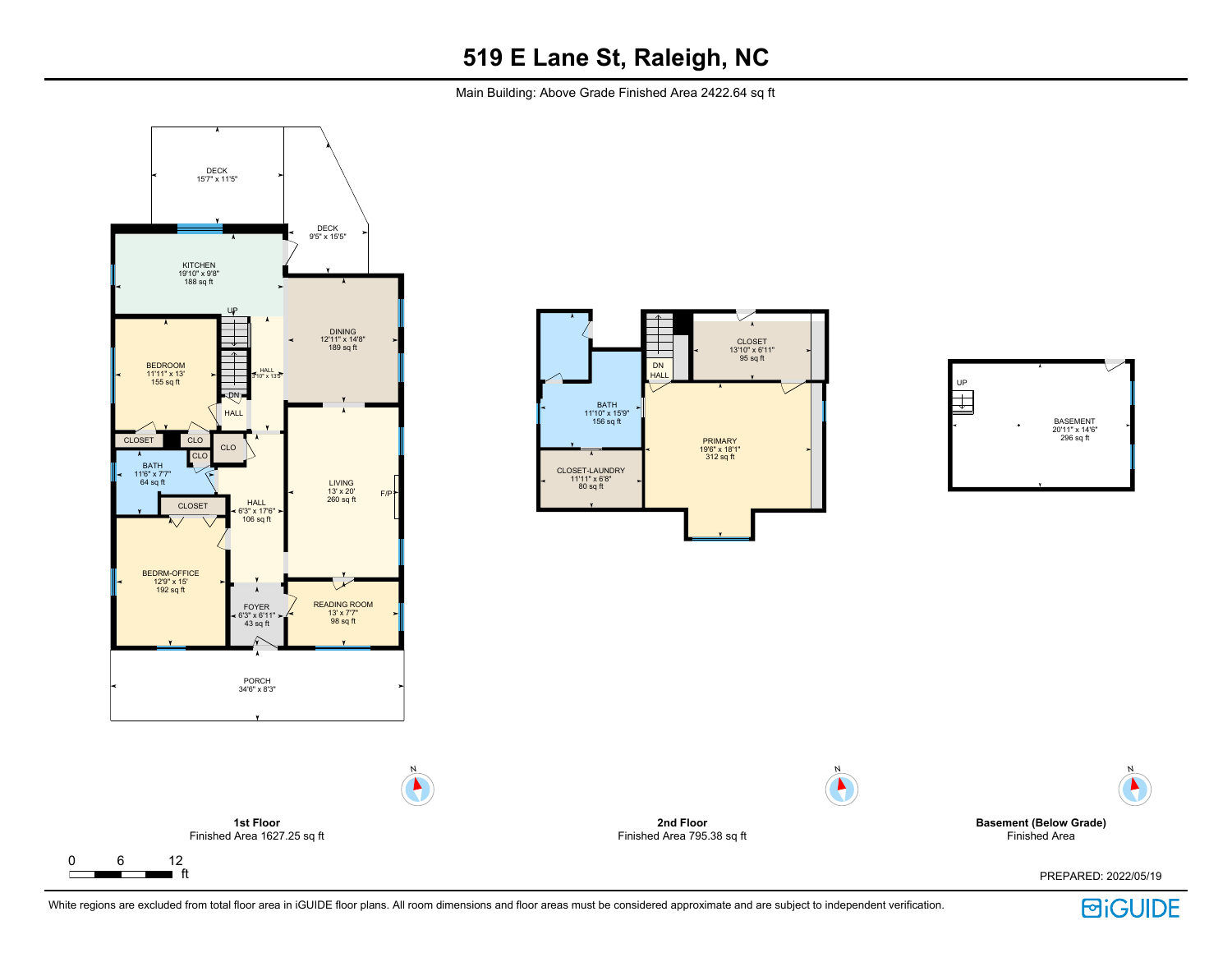# **519 E Lane St, Raleigh, NC**

**1st Floor** Finished Area 1627.25 sq ft





ft PREPARED: 2022/05/19

0 5 10

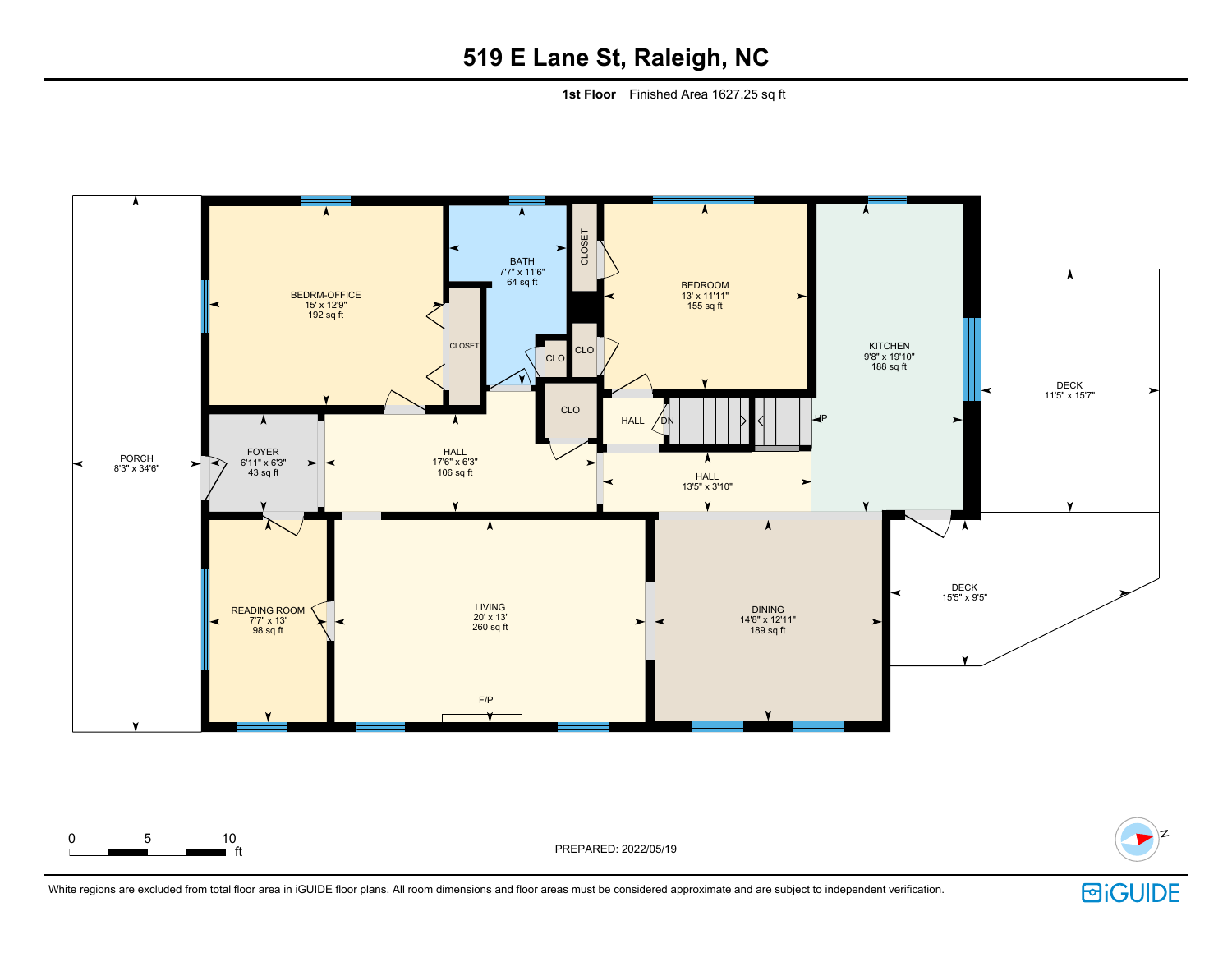# **519 E Lane St, Raleigh, NC**

**2nd Floor** Finished Area 795.38 sq ft Unfinished Area 22.78 sq ft





PREPARED: 2022/05/19

 $\begin{array}{cccc}\n0 & 2 & 4 \\
\hline\n\end{array}$  ft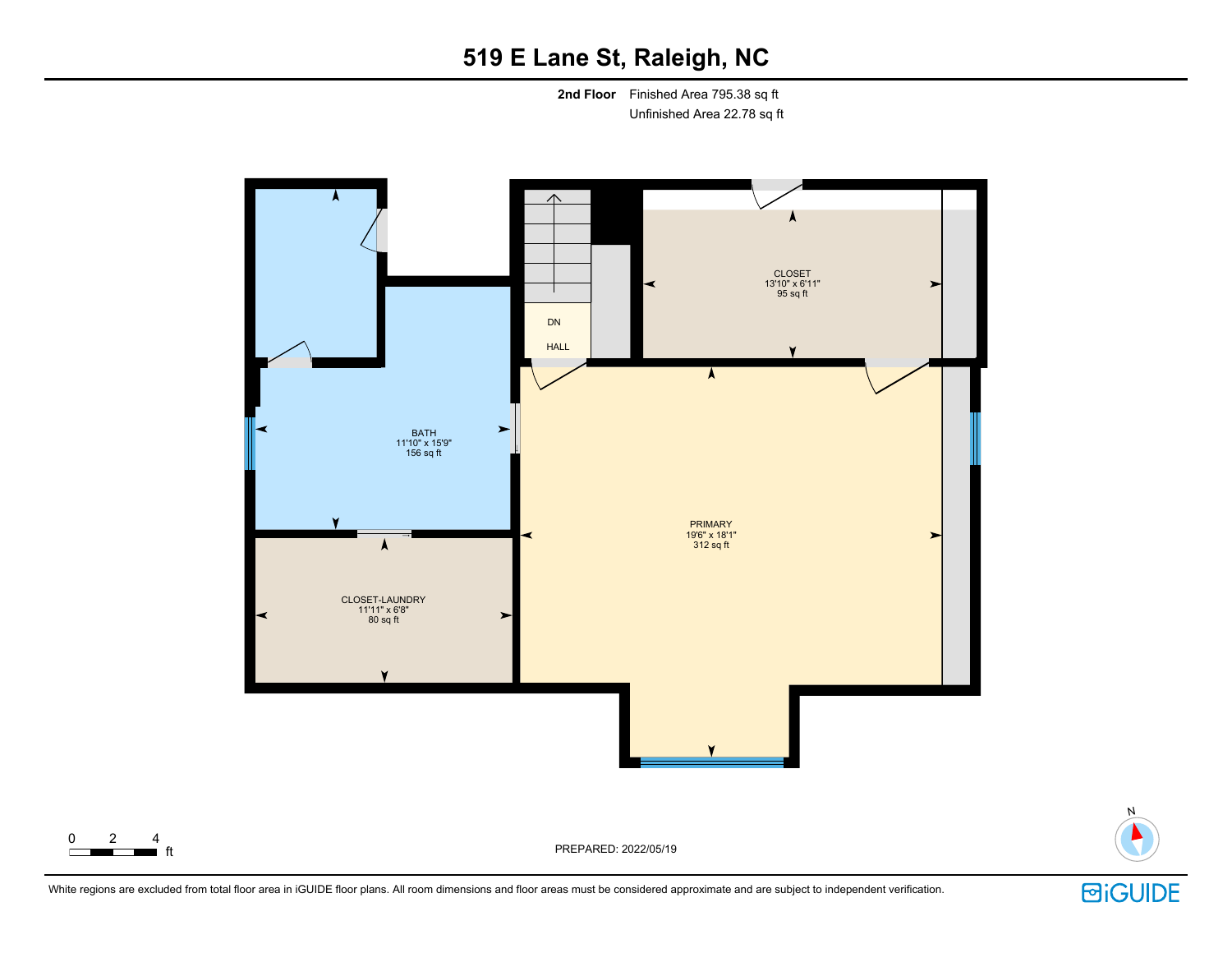### **519 E Lane St, Raleigh, NC**

**Basement (Below Grade)** Unfinished Area 342.22 sq ft



White regions are excluded from total floor area in iGUIDE floor plans. All room dimensions and floor areas must be considered approximate and are subject to independent verification.



N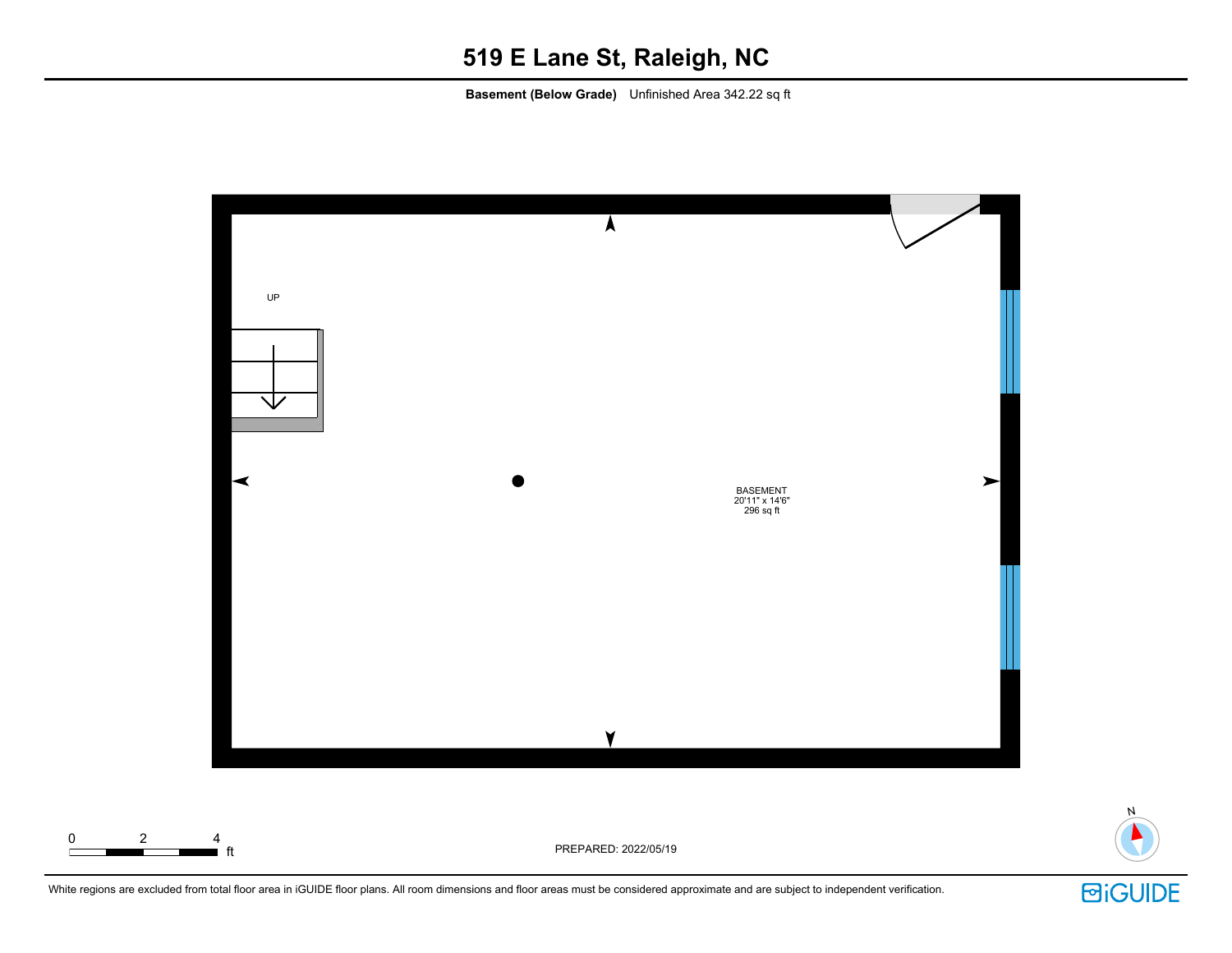### **Property Details**

#### **Room Measurements**

Only major rooms are listed. Some listed rooms may be excluded from total interior floor area (e.g. garage). Room dimensions are largest length and width; parts of room may be smaller. Room area is not always equal to product of length and width.

#### **Main Building**

1ST FLOOR Bath: 11'6" x 7'7" | 64 sq ft Bedrm-office: 12'9" x 15' | 192 sq ft Bedroom: 11'11" x 13' | 155 sq ft Deck: 15'7" x 11'5" Deck: 9'5" x 15'5" Dining: 12'11" x 14'8" | 189 sq ft Foyer: 6'3" x 6'11" | 43 sq ft Hall: 3'10" x 13'5" Hall: 6'3" x 17'6" | 106 sq ft Kitchen: 19'10" x 9'8" | 188 sq ft Living: 13' x 20' | 260 sq ft Porch: 34'6" x 8'3" Reading Room: 13' x 7'7" | 98 sq ft

#### 2ND FLOOR

Bath: 11'10" x 15'9" | 156 sq ft Closet: 13'10" x 6'11" | 95 sq ft Closet-laundry: 11'11" x 6'8" | 80 sq ft Primary: 19'6" x 18'1" | 312 sq ft

#### BASEMENT

Basement: 20'11" x 14'6" | 296 sq ft

#### **Floor Area Information**

Floor areas include footprint area of interior walls. All displayed floor areas are rounded to two decimal places. Total area is computed before rounding and may not equal to sum of displayed floor areas.

**Main Building** 1ST FLOOR Finished Area: 1627.25 sq ft Unfinished Area: N/A

2ND FLOOR Finished Area: 795.38 sq ft Unfinished Area: 22.78 sq ft

BASEMENT (Below Grade) Finished Area: N/A Unfinished Area: 342.22 sq ft

#### **ANSI Z765-2021, Main Building**

Above Grade Finished Area: 2422.64 sq ft Above Grade Unfinished Area: 22.78 sq ft Below Grade Finished Area: N/A Below Grade Unfinished Area: 342.22 sq ft